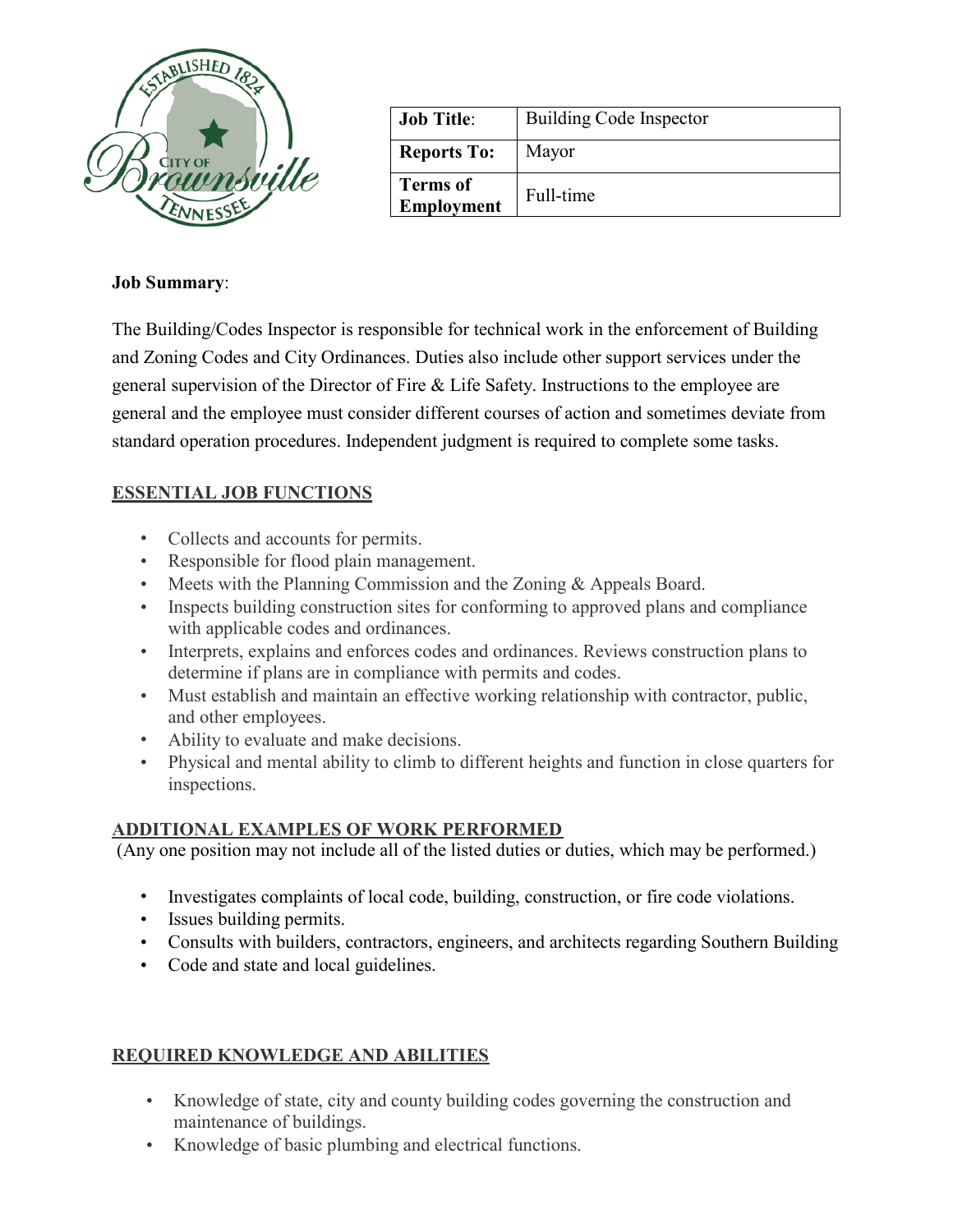- Knowledge of the Southern Standard Building Code.
- Ability to read and interpret construction plans and blue prints.
- Ability to explain and interpret pertinent provisions of law, ordinances, and regulations.
- Ability to keep records and make operational reports.
- Ability to intermittently sit, stand, stoop, and must distinguish between shades of color.
- Ability to make math calculations.

### **QUALIFICATIONS**

- Current certifications as building inspector through State of Tennessee.
- Possess a valid driver's license through the State of Tennessee.
- Graduation from a standard high school, or equivalent, or five years' experience in building construction or inspection.
- Must pass drug screen by licensed physician.

# **EQUIPMENT OPERATED**

- Computer, printer, and general office equipment/tools/supplies
- Codes software
- Microsoft Office Suites
- Light duty vehicle WORKING CONDITIONS
- Work performed is generally outdoors and some tasks may be performed regardless of weather conditions when necessary. The employee will be exposed to dirt, dust, loud noises, and tobacco smoke.

# **USUAL PHYSICAL DEMANDS**

- Ability, physically and mentally to climb to different heights and function in close quarters for inspections.
- Must possess ability to communicate effectively with contractors, the public, office staff and leadership.
- Employee will also operate a light duty vehicle.
- Ability to determine shades of color.
- Must be able to lift up to 50lbs

### **EMPLOYEE AWARENESS**

- Implement and assure adherence to The City of Brownsville policies and procedures regarding Equal Employment Opportunity.
- Adheres to The City of Brownsville initiative on business ethics and conduct.
- Adheres to federal/state laws and relations regarding MSDA, OSHA and EPA compliance.